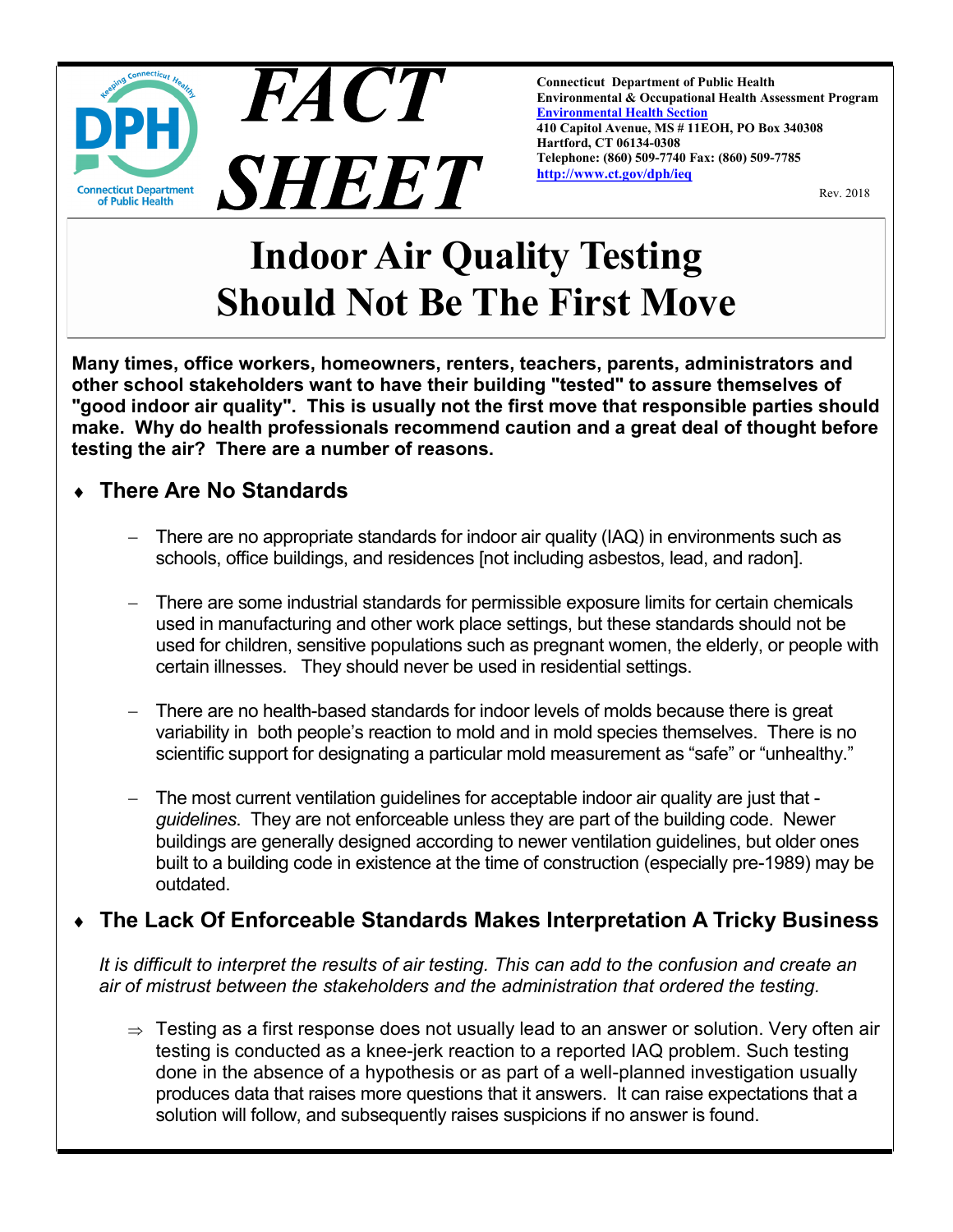$\Rightarrow$  Background Exposures – Most indoor pollutants (mold, particles, volatile chemicals) are present in all buildings at "background" levels. These contaminants are present in most buildings without causing adverse health effects. Testing indoor air will therefore always find something, usually background levels that have no significance with respect to reported health complaints.

#### **Therefore, DO NOT TEST IF:**

- **the results cannot be interpreted**
- **results will add no meaningful information**
- **just because someone wants it done**

#### **What Is The First Step In Creating A Space With Good Indoor Environmental Quality? What Should You Do Before or Instead of Air Testing?**

- $\Rightarrow$  Walk through the building using your eyes, nose, and common sense to identify potential problems.
- $\Rightarrow$  Look at general cleanliness (or lack thereof) in each of the areas you inspect.
- $\Rightarrow$  See if building services can substitute cleaning agents that have less of an odor (low VOCs – volatile organic compounds) than the stronger, odor-producing ones that may be in use.
- $\Rightarrow$  In addition to bedrooms, bathrooms, classrooms, offices, gymnasiums, locker rooms, auditoriums, music rooms, industrial and fine arts rooms, etc, also look at maintenance areas such as janitor closets, mechanical rooms that house ventilation equipment, chemical storage closets in labs and in custodial areas, etc. Do not store chemicals near ventilation equipment.
- $\Rightarrow$  Take note of where carpeting is used. How is it cleaned, and how often? Does it ever get wet from flooding, roof leaks, etc, and if so, how quickly is it dried out?
- $\Rightarrow$  Walk around the outside of the building and look for potential pollution sources.
- $\Rightarrow$  Look for locations of fresh air intakes and exhaust vents. Are they too close together, allowing exhaust air to be sucked back into the building via the intakes? Are the intakes located near dumpsters or where busses, trucks or cars idle?
- $\Rightarrow$  Look at how the building is set on the land. Does the land slope downward towards the building, allowing rainwater to pool along the foundation? Is the building located on former swampland or landfill? Is there a high water table or underground stream under the building? Is landscaping too close to the building?

All of these things can have an impact on indoor environmental quality. Here are some additional things that should be done early on, before resorting to actually testing the air.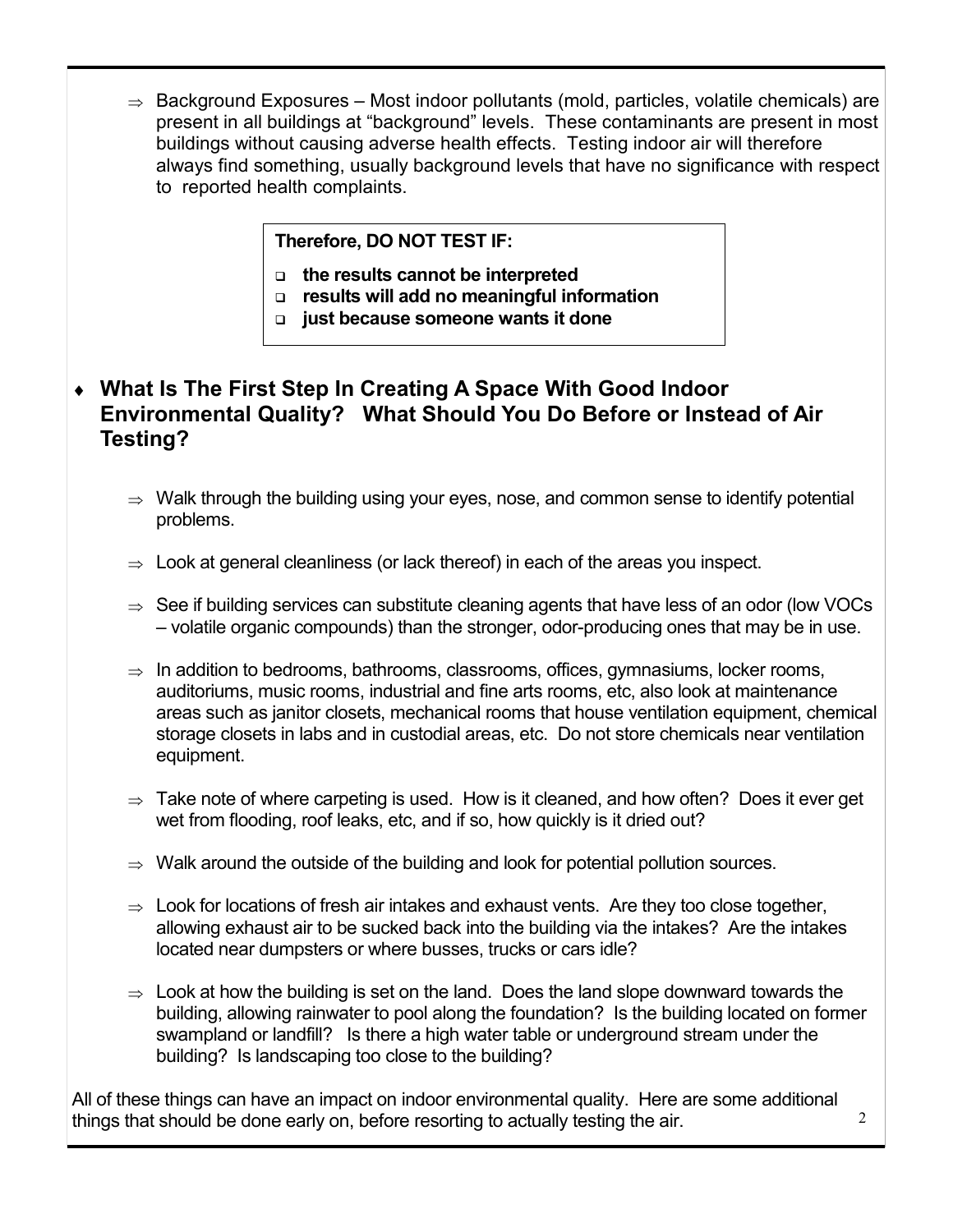For schools, EPA's *[Tools for Schools](https://www.epa.gov/iaq-schools/take-action-improve-indoor-air-quality-schools)* program should be instituted as a preventative framework for identifying and addressing problems early before they become unmanageable. The National Center [for Healthy Housing](http://nchh.org/information-and-evidence/learn-about-healthy-housing/healthy-homes-principles/) *Principles of Healthy Homes* provide a similar framework for residential properties.

## **Examine Building Usage**

Compare the hours that the building is actually used with any automatic timers that may be set to turn the mechanical ventilation systems on and off, and make adjustments as necessary. Those who schedule building usage for activities must be sure to communicate this to facilities management. Mechanical systems should be turned on early enough in the morning to let these systems attain full capacity by the time school or work begins.

## **Ask About Maintenance Service Contracts**

Schools and offices often have service contractors to take care of certain parts or all of the physical plant. This is especially true for the ventilation equipment. You can ask questions about how often filters are scheduled to be changed, and about what other components are included in an annual service contract (be sure to ask to see the maintenance log for proof of when this work was completed).

If your facility subcontracts out janitorial services, find out what is included in the contract. Ask about the cleaning agents they use and request them to use products with low VOCs.

#### **Plan Minor Renovations During Off-Hours**

- Schedule minor jobs such as painting, floor re-surfacing, carpet installation, etc. during hours when school is not in use.
- Use low VOC paint, glues, polyurethane, and other building materials whenever possible. Limit the use of particleboard, pressed wood and plywood containing formaldehyde. If you do use these woods, make sure that they are "CARB II compliant" (low formaldehyde emissions).

#### **Build Communication Into Large Renovation Projects**

- Before major renovation projects are scheduled, meet with office workers, principal, teacher representative, school nurse, facilities director and local health director in your town or district. Set up a plan for communicating relevant information to everyone who may be affected. This includes workers, parents and students.
- Plan to do as much work as possible during non-school or non-business hours.
- Isolate construction areas from non-construction areas using barrier techniques to minimize contamination in areas that will be used for normal school or office activities.

Much of the time, a building assessment should be performed to identify basic problem areas. Once these areas have been identified, you then may decide to call in the professionals. However, as a first cut, here are some things you can do yourself.  $\frac{3}{3}$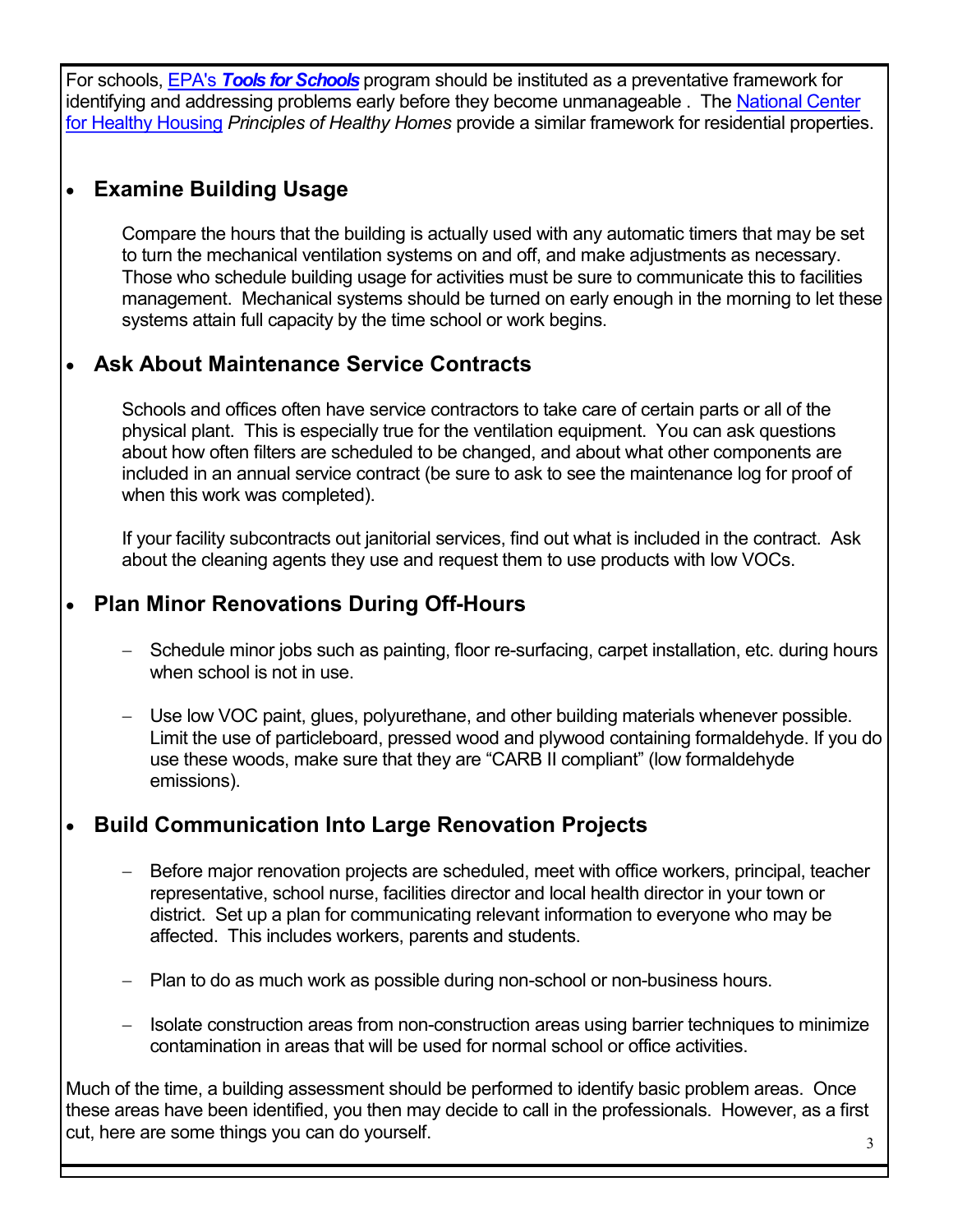## **What You Can Do Yourself**

- Implement EPA's *[Tools for Schools Program](https://www.epa.gov/iaq-schools/take-action-improve-indoor-air-quality-schools)* or the National Center for Healthy Housing's *[Principles of Healthy Homes](http://nchh.org/information-and-evidence/learn-about-healthy-housing/healthy-homes-principles/)* .
- Develop proactive risk communication
- Do routine scheduled maintenance on building mechanical and plumbing systems, *especially on HVAC* (heating, ventilation and air conditioning) *equipment*
- Remove pollution sources
- Substitute odorous products with those containing low VOCs whenever possible
- Fix all leaks *promptly!*
- Remove and discard all porous materials damaged by water. This includes ceiling tiles, carpets, furnishings, cardboard, and even wallboard.
- Schedule repairs/renovations during off hours

#### **When** *Is* **Indoor Environmental Testing Useful?**

Once a problem has been identified, the solution may be thought of as a puzzle. There are many pieces, and air sampling for certain things may be one of them. There is no single magic box to sample all indoor contaminants. Part of the puzzle is in figuring out which (if any) contaminants many be contributing to the problem. This requires more information, which may be obtained by conducting a building walk through, taking a history of the physical plant and any past and present maintenance problems, history of building usage and land usage on the property and surrounding neighborhoods, review of architectural and mechanical blueprints, interviewing maintenance staff, and anything else that would add information about the physical structure of the building and activities that go on in and around the building.

It may also be useful to interview the building occupants. Ask for their help in identifying problem areas. Set up good lines of communication between management, staff, and parents. This is crucial and cannot be over emphasized! Ask the school or company nurse if she/he has observed or documented an increased incidence of health complaints. Are the complaints specific or more generalized in nature? It may be desirable to do a symptom survey if lots of people are affected. Your local health director can help coordinate these activities.

When all of the practical steps and investigations described above have been conducted, there *may* be a place for air testing for specific contaminants. Air testing may be used to confirm or refute a hypothesis or highly suspected source , such as one uncovered during the walk-through inspection.

Air testing is most useful when a specific contaminant or contamination source has already been identified as a likely culprit, and quantitative data are needed to:

- Document the degree or extent of the hazard, or
- Document different locations in a building where elevated levels or severe conditions exist.